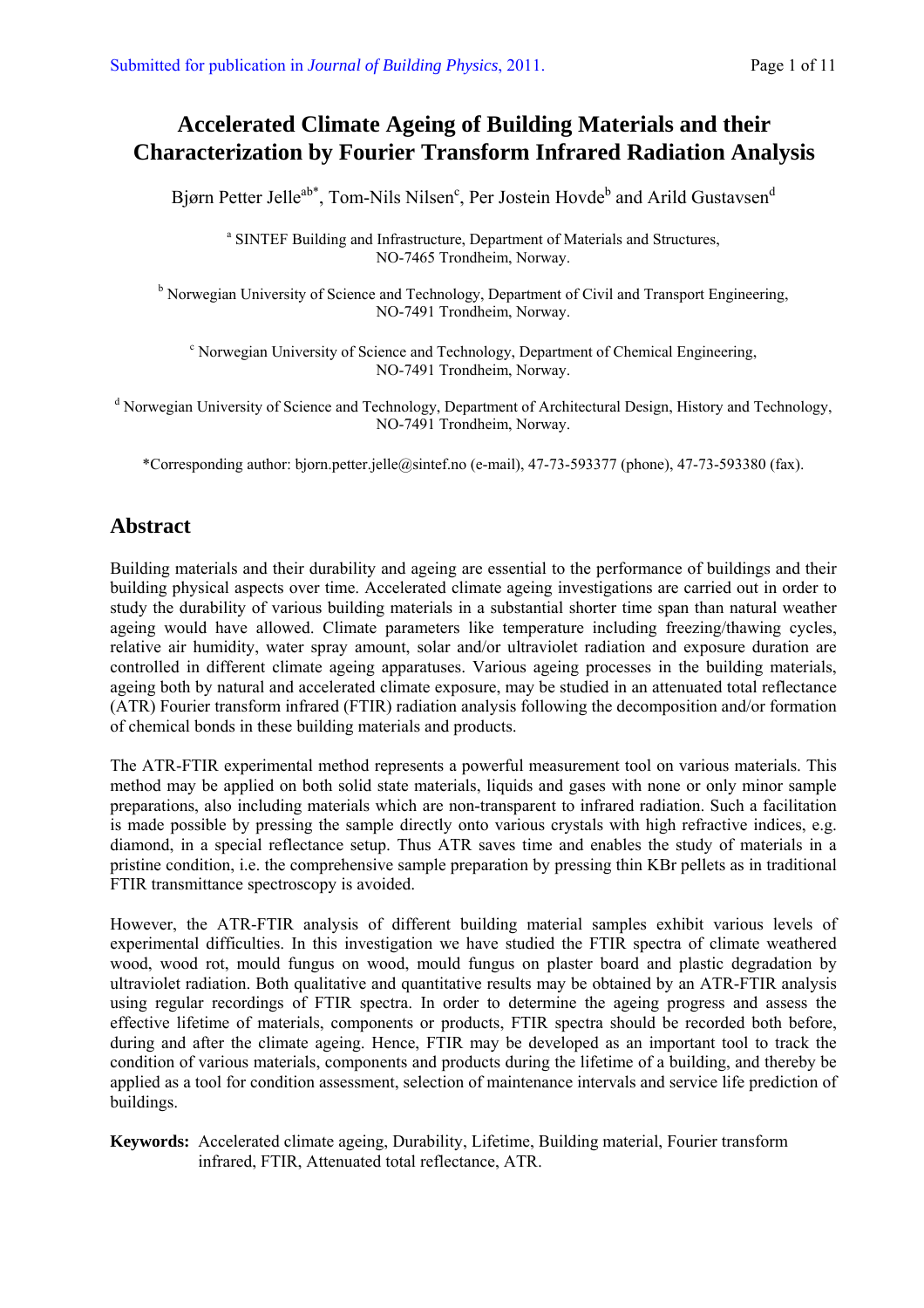### **1. Introduction**

The climate ageing of various building materials represents a substantial strain to the buildings, both on a material, component and structural basis. The climate exposure factors may be divided into the following:

- Solar radiation, i.e. ultraviolet (UV), visible (VIS) and near infrared (NIR) radiation.
- Ambient infrared (IR) heat radiation (the resulting elevated temperature increases the rate of chemical degradation reactions, and also the rate of growth of rot and fungus up to limiting temperatures).
- High and low temperatures.
- Temperature changes/cycles (relative temperature movements between different materials, number of freezing point passes during freezing/thawing).
- Water, e.g. moisture, relative air humidity, rain (precipitation) and wind-driven rain.
- Physical strains, e.g. snow loads.
- Wind.
- Erosion (also from above factors).
- Pollutions, e.g. gases and particles in air.
- Microorganisms.
- Oxygen.
- Time (determining the effect for all the factors above to work).

Note that wood rot and mould fungus specifically, may not be listed as climate exposure factors, i.e. the wood rot and mould fungus are in this context viewed as (unwanted) results of the specific climate factors moisture and temperature for a certain exposure time with a sufficient supply of nourishment (e.g. wood). In fact, although commonly not regarded as so, the availability of fungal spores may be seen as a special climate exposure factor. Fungal spores are almost always present, except under sterile conditions.

Infrared spectroscopy may be utilized as an interesting and powerful tool during investigations of the degradation and durability of building materials or products. Various works have been carried out applying infrared spectroscopy in studies of wood weathering and wood photodegradation, e.g. by Anderson (1991), Colom (2003), Humar (2006), Mohebby (2005), Pandey (2003, 2005), Sudiyani (2003) and Yamauchi (2004) and co-workers. Anderson et al. (1991) studied the effects of artificial weathering of softwoods and hardwoods with water alone, sunlight (xenon lamp) alone and both water and sunlight applied in conjunction. ATR analyses were performed by Humar et al. (2006) and Mohebby et al. (2005). Miscellaneous works are performed by applying infrared spectroscopy in various studies of microorganisms, e.g. by Fischer (2006), Irudayaraj (2002), Kos (2002), Mohebby (2005), Naumann (2005), Ngo-Thi (2003), Orsini (2000), Pandey (2003, 2004) and Wenning (2002) and their co-workers. Jelle et al. (2008), Jelle and Nilsen (2011), Kos et al. (2002), Mohebby (2005) and Orsini et al. (2000) performed their works by employing the ATR-FTIR spectroscopical technique, which they describe as promising and with many advantages in these types of investigations. Several works are also carried out using infrared spectroscopy in various studies of weather ageing and photodegradation of different polymer materials, e.g. by Commereuc (1997), Croll (2003), Gerlock (1998) and Muasher (2006) and their co-workers. More general literature concerning photodegradation of polymers may be found in Pospíšil et al. (2006), Rånby and Rabek (1975) and Rabek (1995, 1996). The common practice and most widely applied experimental method is the traditional KBr pellet sample technique in infrared transmittance modus. Although there exists many experimental challenges using the ATR-FTIR method on various solid state materials (e.g. wood and fungus), this method is nevertheless very promising and with many advantages and is therefore the subject of our investigations in this work.

The various building materials have different resistance and durability towards the different climate exposure factors. It is important to protect the assorted materials versus the climate influence as a single material failure due to climate ageing may lead to failure of the whole building component and in the worst case even jeopardize the whole building structure. A material's resistance towards climate strains has therefore a direct impact on both economical and safety issues during the whole lifetime of a building.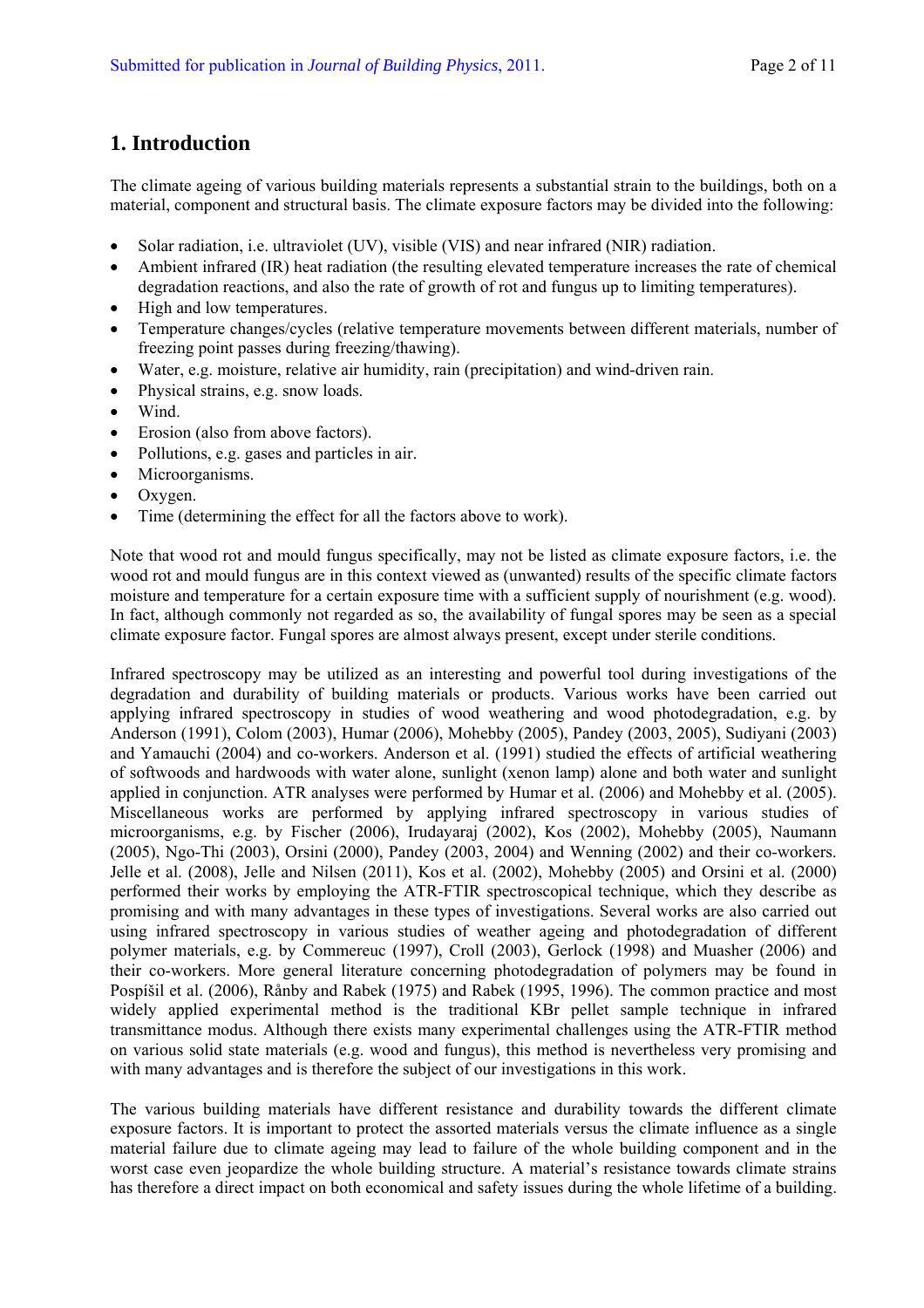That is, building materials and their durability and ageing are essential to the performance of buildings and their building physical aspects over time. Various strategies exist to protect the materials versus deterioration, e.g. paints, varnishes and impregnation for wooden claddings and UV stabilizers for polymers like polyethylene, polypropylene and others.

Natural climate ageing processes take long time to proceed, and often the buildings in question are supposed to be erected in the close future, i.e. it is impossible to wait for results from a long-term outdoor natural exposure test. To provide results fast enough, and within economical limits, accelerated climate ageing tests may be conducted. It is important *not* to induce any changes or chemical reactions in the materials that would not occur during an outdoor natural ageing process. That is, in an accelerated ageing test, only processes which would also occur in an outdoor natural ageing should be initiated and accelerated. For example, UV radiation with lower wavelengths than what exists in natural solar radiation should definitely not be applied in an accelerated climate ageing apparatus, as the short-wave UV radiation may bring about a degradation and chemical reactions that would never take place in nature. Earlier accelerated ageing apparatuses were in fact too often employing larger amounts of UVB radiation with too low wavelengths.

In this work we are attempting to utilize the attenuated total reflectance (ATR) Fourier transform infrared (FTIR) radiation experimental technique in order to study degradation of various building materials exposed to accelerated climate ageing. The ATR-FTIR technique makes it possible to study materials which are non-transparent to infrared radiation in a pristine condition. That is, the extensive, time-consuming and often cumbersome sample preparation by pressing thin KBr pellets as in traditional FTIR transmittance spectroscopy is avoided. The traditional technique might even change the sample material in question. The ATR technique is based on a special reflectance setup where the sample is pressed directly onto various crystals with high refractive indices, e.g. diamond. One goal is to be able to quantitatively determine the building material decay by performing ATR-FTIR analysis. Fortunately, for life time predictions, it is not necessary to identify what species are formed/degraded, as it is sufficient to determine quantitative relative changes.

Experimentally the task is challenging. Firstly, for some materials it may be difficult to differentiate the degradation products on the attacked sample from the substrate material itself. Secondly, it may be complicated to be able to distinguish between various degradation products. Thirdly, some building materials are not homogenous, which may complicate the measurements. Finally, with the ATR technique it is important to achieve and ensure a good contact with no air pockets between the sample and the ATR crystal in order to obtain correct quantitative results. Several building materials have so relatively hard and rough surfaces that such a good contact might be difficult to achieve, and especially to ensure that the actual contact is the best one attainable.

Five different building material degradation categories are chosen in the work presented here, namely:

- Climate weathered wood.
- Wood rot.
- Mould fungus on wood.
- Mould fungus on plaster boards.
- Plastic degradation by ultraviolet radiation.

As we will see in the following, these five building material degradation categories exhibit various experimental difficulties.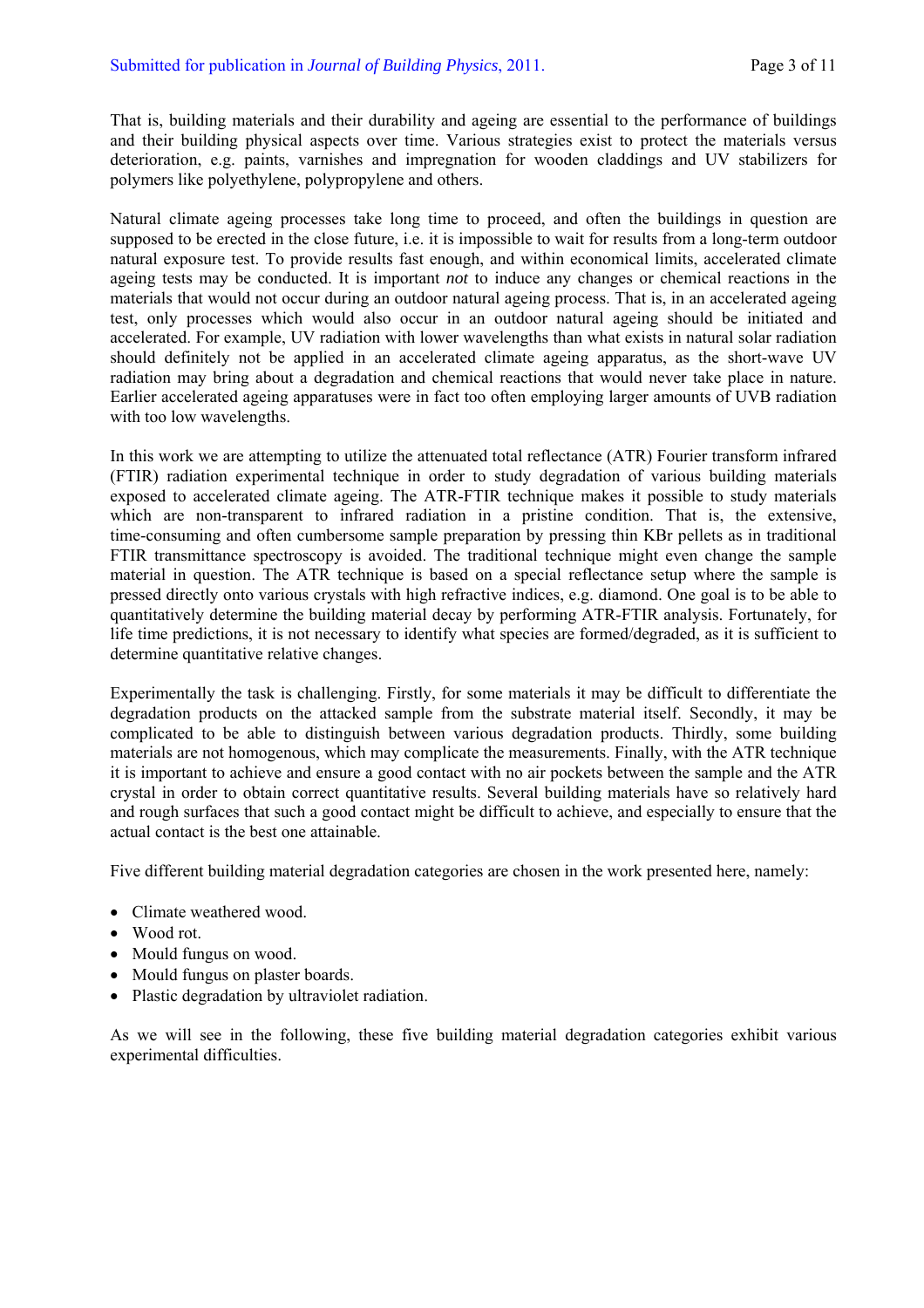## **2. Experimental**

#### **2.1. Sample Materials**

The results presented here is part of a larger study where several different building material samples are being subjected to both natural weather ageing and various accelerated climate ageing apparatuses. However, in order not to overburden the reader, only one selected sample from each category is shown in the following:

- Wood Pine heartwood, Pinus silvestris L., measured dry mass density of 0.48 kg/dm<sup>3</sup>. Raw, non-impregnated sample.
- **Wood Rot** Wood rot on wood, area on wood piece heavily infected with wood rot.
- **Wood Fungus** Mould fungus on wood. Mould fungus scraped off from wood, i.e. measured on a small mould fungus powder pellet.
- **Plaster Fungus** Mould fungus on plaster board. Mould fungus scraped off from GU plaster board, i.e. measured on a small mould fungus powder pellet. GU = exterior grade gypsum board, i.e. "outdoor use".
- **Plastic High density polyethylene** (HDPE), intended for application as water barriers/repellants around building foundation walls.

The small sample materials for the FTIR measurements have been collected from the larger samples depicted in Figure 1. For the Plastic sample the FTIR measurements have been performed directly on the sample shown in Figure 1.



Figure 1. Wood, Wood Rot, Wood Fungus, Plaster Fungus and Plastic samples. Small pieces are cut from the samples for use in the FTIR investigations, except the Plastic sample which is used directly.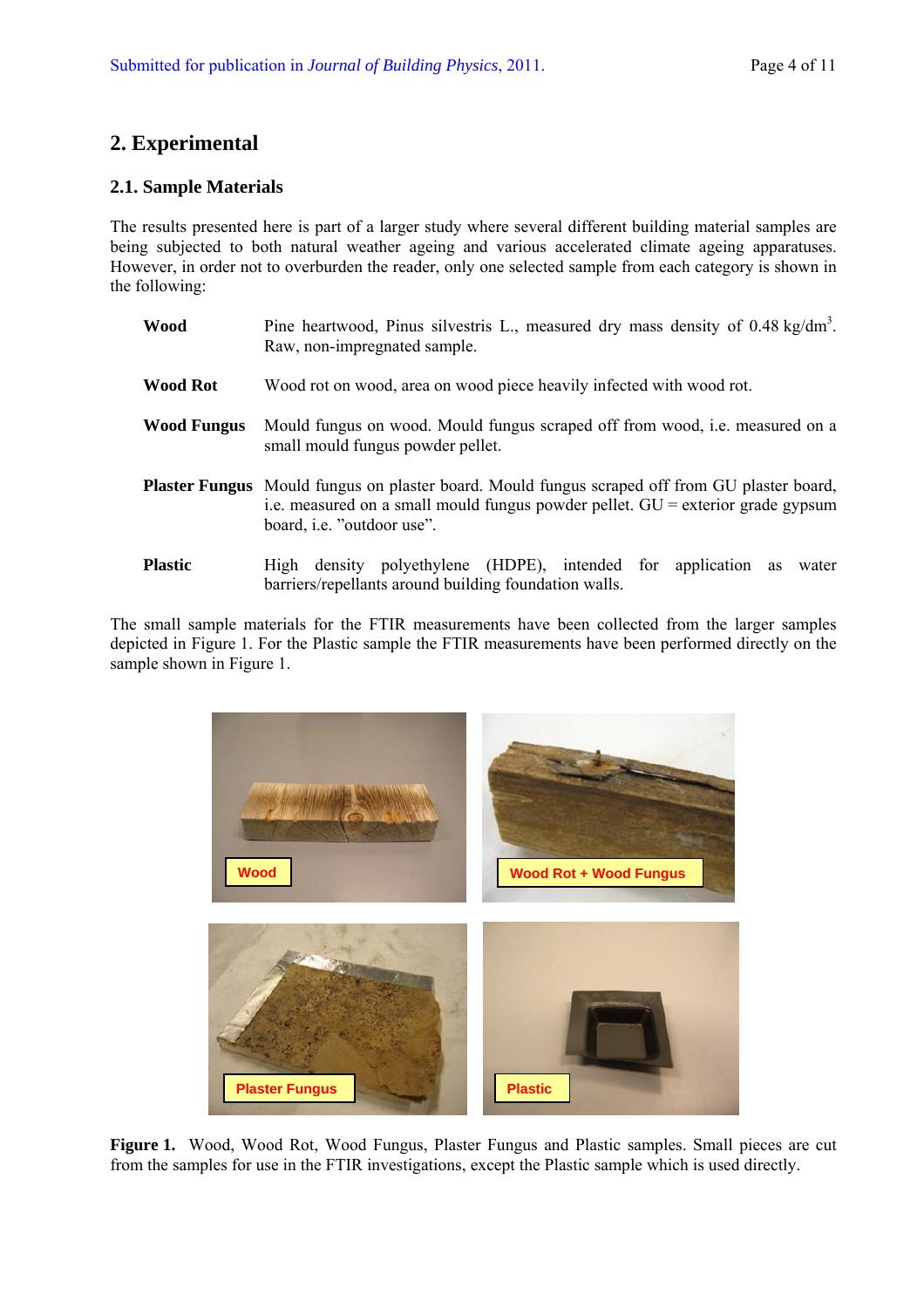#### **2.2. Accelerated Ageing in QUV Apparatus**

The accelerated ageing of the Plastic sample shown here was performed in a QUV apparatus, Weathering Tester Horizontal Option with Ponding and Water Spray (The Q-Panel Company, Cleveland, Ohio, USA), which subjected the sample to UV radiation at a constant air temperature of 50ºC. The UVA and UVB intensities are averaged to 28 W/m<sup>2</sup> and 2.8 W/m<sup>2</sup>, respectively. No water spray was applied. The shortened form QUV is applied throughout the text as an abbreviation for this specific exposure.

#### **2.3. Accelerated Ageing in Atlas Solar Simulator**

The accelerated ageing of the Wood sample shown here was carried out in an Atlas SC600 MHG Solar Simulator climate chamber with a 2500 W MHG lamp. The wood sample was tilted a bit from the horizontal  $(8 \pm 2^{\circ})$  in order to let the water run off the surface. The sample was placed in the climate chamber with a distance of approximately 55 cm from the climate chamber glass ceiling to the samples, where the solar radiation intensity is reported to be 1200 W/m<sup>2</sup> at 100 % lamp power intensity. During the ageing period the UVA and UVB radiation intensity was measured at various times to be lying within the interval 60-80 W/m<sup>2</sup> and 3-6 W/m<sup>2</sup>, respectively. The UV measurements were performed with a radiometer/photometer Model IL 1400A (International Light) with an UVA sensor and an UVB sensor. Note that a 6% UVA fraction (like in sunlight) of the total solar intensity (1200 W/m<sup>2</sup>) yields 72 W/m<sup>2</sup> UVA radiation. The exposure duration consisted of 115 whole cycles of 24 hours, each cycle divided into 20 hours with a solar radiation intensity of  $1200 \text{ W/m}^2$  and 4 hours with water spray and no solar radiation exposure. The two water spray nozzles gave each  $0.5 \text{ dm}^3/\text{min}$ , i.e. 1 dm<sup>3</sup>/min in total, which gives approximately 1.7  $\text{dm}^3/\text{(m}^2\text{min})$  assuming an even horizontal water distribution at the sample location in the whole climate chamber. Integrated up, the solar radiation (MHG lamp) energy is 24 kWh/m<sup>2</sup> per day and 2760 kWh/m<sup>2</sup> during 115 days. Likewise, assuming 70 W/m<sup>2</sup> as an average, the UVA radiation energy is 1.4 kWh/m<sup>2</sup> per day and 161 kWh/m<sup>2</sup> during 115 days. The temperature and relative air humidity were held constant at 63ºC and 50 % RH during the solar radiation exposure and at 10ºC and close to 100 % RH during the water spray application. The shortened form Atlas is applied throughout the text as an abbreviation for this specific exposure.

#### **2.4. FTIR Measurements**

The FTIR material characterization was carried out with a Thermo Nicolet 8700 FTIR spectrometer with a Smart Orbit accessory, i.e. a horizontal attenuated total reflectance (ATR) accessory (single reflection) with a diamond crystal, in the wavelength range  $4000 \text{ cm}^{-1}$  (2.5 km) to  $400 \text{ cm}^{-1}$  (25 km) in an atmosphere with minimalized  $CO<sub>2</sub>$  and  $H<sub>2</sub>O$  content through purging by a Parker Balston 74-5041 FTIR Purge Gas Generator. Each FTIR spectrum presented is based on a recording of 32 scans at a resolution of  $4 \text{ cm}^{-1}$ 

The principle of the FTIR material characterization is that infrared radiation is absorbed by different atomic and molecular bonds at different wavelengths or wave numbers, e.g. by miscellaneous atomic and molecular vibrations. Neighbouring chemical bonds are also influencing each other with respect to their absorption of the infrared radiation, e.g. wavelength shifts for the same chemical bond with different neighbouring chemical bonds. Hence, each chemical compound will have an unique FTIR transmittance or absorbance spectra, i.e. an unique fingerprint of the material.

Traditionally, FTIR transmittance, or even the older dispersive IR transmittance method, has been employed as the tool for material analysis. However, the infrared transmittance techniques require that it is actual possible to get some infrared radiation through the material sample, which for most solid state samples is not the case. Thus, such samples have to be diluted by various means, e.g. by mechanical grinding or chemical dissolving and subsequently at a low concentration mixed with a base material mainly transparent to IR radiation (e.g. KBr), which are finally pressed into e.g. KBr sample pellets. This process is rather time-consuming and may also change the sample material somewhat.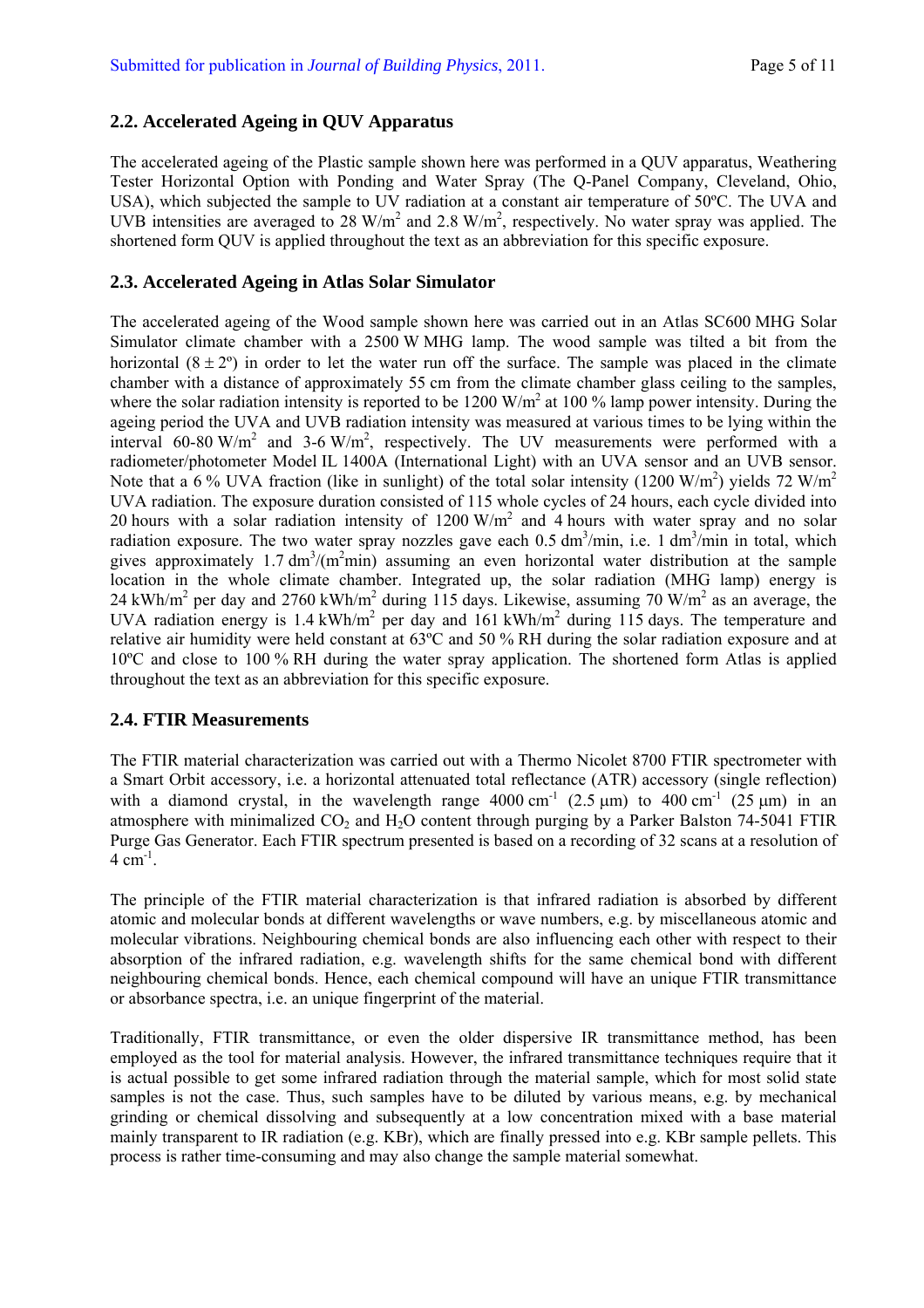The ATR measurement technique however, allows FTIR spectra recording directly on the pristine material surface without any sample preparation, where slicing off sample layers also allows the study of the bulk material in its pristine condition. Both solid state materials, liquids and gases are readily studied. The principle of the ATR technique is that when there is no sample pressed towards the ATR crystal, all the incident IR radiation is reflected back from the crystal/air interface due to the large difference in refraction indices between the crystal (e.g. diamond) and air, i.e. total reflection at that specific angle of incidence (e.g. 45º). However, when a sample with refraction index larger than air is pressed towards the ATR crystal, some of the IR radiation will penetrate into the ATR crystal and get absorbed there, while most of the IR radiation will be (total) reflected as normal, i.e. attenuated total reflectance. Thus, the absorbance is measured and calculated as the difference between the reflected IR radiation with and without a sample pressed onto the ATR crystal.

In order to ensure satisfactory contact between the ATR diamond crystal and the sample, three or more FTIR spectra were recorded at various locations on the sample. Relatively hard surfaces complicate accurate quantitative measurements (height of absorbance peaks) due to varying contact with the ATR crystal for the different samples. Air between sample and ATR crystal results in a weaker absorbance signal. Unless other conditions indicate otherwise (e.g. inhomogenities, impurities, etc.), the FTIR curves with the largest absorbance peaks represent the most correct measurements on one and the same sample with equal ageing time, and hence these curves are chosen as they are assumed to be the most correct ones. Qualitative measurements (location of absorbance peaks at wave numbers) do not represent a problem as long as the contact area is large enough to ensure a sufficient strong measurement signal.

The FTIR spectra given in this work have not been ATR corrected, neither with respect to penetration depths nor absorbance band shifts, which both are dependent on the refractive indices of the sample and the ATR crystal (diamond in this case) and the angle of incident radiation. The penetration depth is in addition also dependent on the radiation wavelength, and increases with increasing wavelength (decreasing wave number). That is, non-corrected ATR spectra have much stronger absorbance bands at longer wavelengths (smaller wave numbers) than at shorter wavelengths (larger wave numbers). Note that it should always be stated if an ATR-FTIR spectrum has been ATR corrected or not, e.g. important during computerized database spectra comparison searches. As we in this work are solely comparing the ATR-FTIR spectra measured within this work, there is no need for performing any ATR corrections. Besides, the raw ATR-FTIR data in either transmittance or logarithmic absorbance mode is usually preferred. It should also be noted that one often do not know the refractive indices of the samples which are measured, thus errors might be introduced in the ATR corrected spectra as the refractive index of the sample is an input parameter in the ATR correction. Figure 2 shows a small wood piece from the wood sample pressed onto the diamond crystal in the ATR accessory connected to the FTIR spectrometer.



**Figure 2.** A small wood piece from the wood sample was pressed onto the diamond crystal in the ATR accessory connected to the FTIR spectrometer. In the close-up photo to the right, the lower steel pin is only a reflection of the above steel pin in the polished mirror-like sample plate.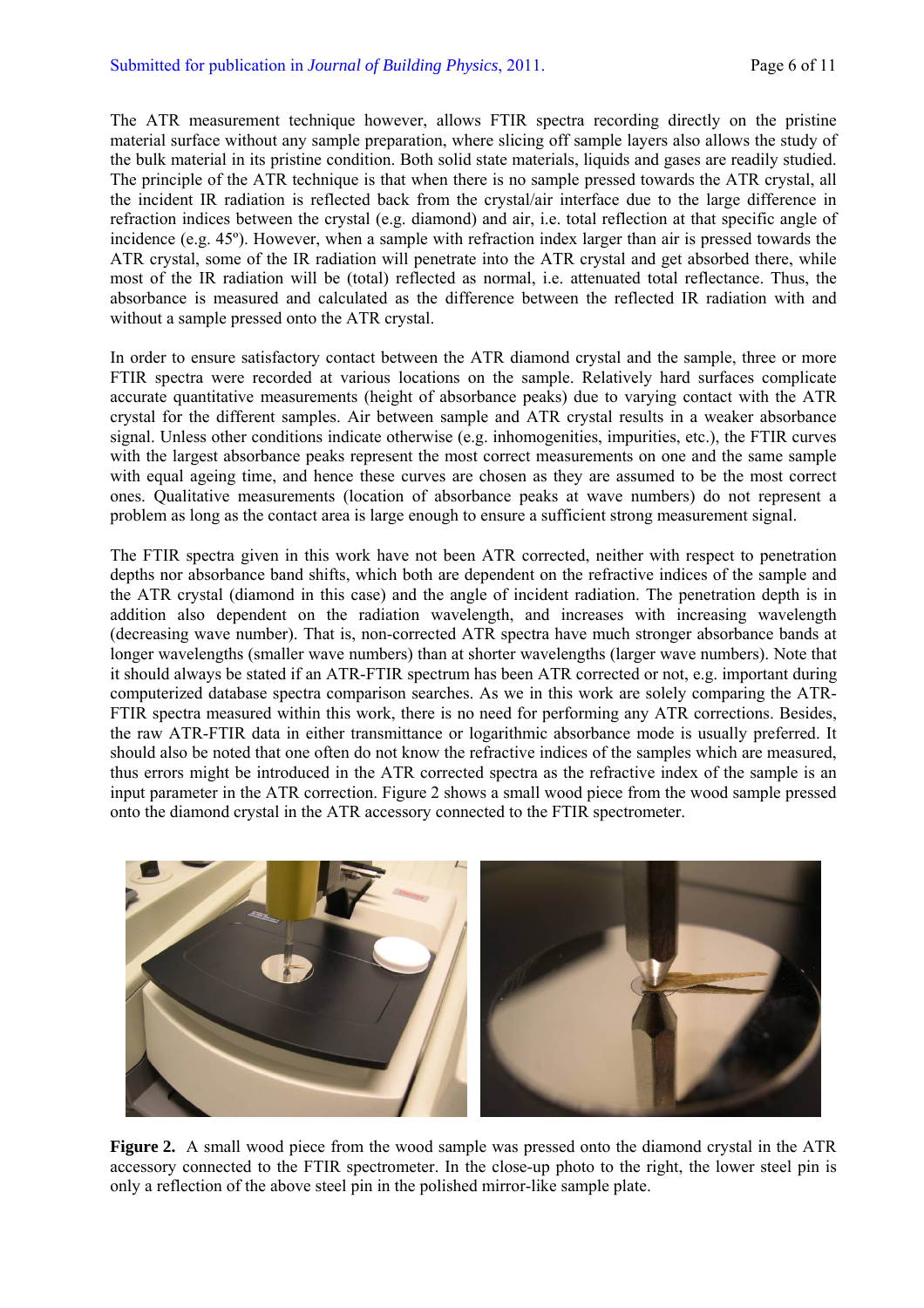### **3. Results and Discussion**

FTIR transmittance spectra versus wave number between  $4000-400$  cm<sup>-1</sup> for the different building material samples at various ageing levels are presented in Figs.3-5 (left). Further close-ups of these spectra shown as FTIR absorbance versus wave number are also depicted in Figs.3-5 (right). Furthermore, an unexposed wood sample and an unexposed GU plaster board sample are shown in Figure 4. In addition in Figure 4, as a reference to avoid any misinterpretations, the distilled water, non-dried gypsum and dried gypsum spectra are also plotted. Note that the irregularities in the FTIR spectra between 2200-1900 cm-1 (Figs.3-5) are due to the very large absorption in the ATR diamond crystal between these wave numbers, which represents the weak point in an otherwise excellent material choice for ATR applications.

As the absorption of electromagnetic radiation, e.g. infrared radiation, follows the Beer-Lambert law, i.e. the radiation is decreasing exponentially with the penetration depth in the actual material, it is often helpful to plot the spectra on a logarithmic absorbance scale vs. wavelength. Hence, a representative spectrum is chosen from each of the samples and plotted on a logarithmic absorbance scale for quantitative studies. Mathematically and physically it follows that a doubling of the logarithmic absorbance, also called optical density, is interpreted as a doubling of material thickness or a doubling of concentration of absorption active agents.

The building material decay makes the sample material undergo chemical changes and may then as a result of the chemical reactions change the actual thickness of the sample. In this work the experiments are conducted by applying the ATR equipment with the FTIR spectrometer. Hence, the infrared radiation is only penetrating into a thin surface layer of the actual sample. With respect to the experiments carried out in this work, the material thickness will then be regarded as approximately constant, i.e. the change in the infrared absorbance is explained by an increase or decrease of absorption active species within the sample material undergoing the chemical transformation. Also note that different adjacent neighbour atoms in a compound, e.g. in a polymer chain, will shift the wave number somewhat for the absorbance peak corresponding to the chemical bond in question.

By inspecting the FTIR spectra in Figure 3 (and other spectra not depicted here) more closely it is found that several absorbance peaks in the fresh, non-aged wood samples are diminished and finally vanished during the accelerated ageing in the Atlas Solar Simulator. These absorbance peaks are located around 1730-1710 cm<sup>-1</sup> (varying with different wood specimens),  $1510 \text{ cm}^{-1}$ ,  $1260 \text{ cm}^{-1}$  and  $810 \text{ cm}^{-1}$ . The peak around 1730-1710 cm<sup>-1</sup> are attributed to carbonyl (C=O) stretching in hemicellulose, whereas the peak around  $1510 \text{ cm}^{-1}$  arises from the C=C stretching of the aromatic ring in lignin. These two peaks located around  $1730-1710$  cm<sup>-1</sup> and  $1510$  cm<sup>-1</sup> represent good candidates for studying wood decay by climate ageing through FTIR analysis. For the Wood sample (Figure 3) there are some other changes (i.e. increase and/or decrease) in the absorbance peaks during the ageing period also, but generally no completely disappearance of peaks and neither appearance of new peaks. Note that the water absorbance peaks are located at  $3265 \text{ cm}^{-1}$  (broader peak,  $\cdot \text{OH}$ ) and  $1637 \text{ cm}^{-1}$  (narrower peak,  $\cdot \text{O}$ -), and changes in the FTIR spectra around these wave numbers might also be due to various moisture levels in the samples.

In Figure 4 the narrow, large ellipse encircles FTIR absorbance peaks which may be related to mould fungus and/or wood rot, but this is more uncertain due to the water peak at this location. Note that any microbiological growth may increase the water content. Furthermore, in order to quantify any potential pollution (error) from any astray gypsum powder, the gypsum peaks are also depicted, as these falls in the same wave number range. The thick, small ellipse in Figure 4 encircles FTIR absorbance peaks which are found to be characteristic for the mould fungus and wood rot. These peaks, also including the other samples not shown here, lie between  $1558 \text{ cm}^{-1}$  and  $1535 \text{ cm}^{-1}$ . That is, the chemical bonds which is the source for the absorbance peaks at these wave numbers, are found to be present and characteristic for the various mould fungus and wood rot products studied in this work.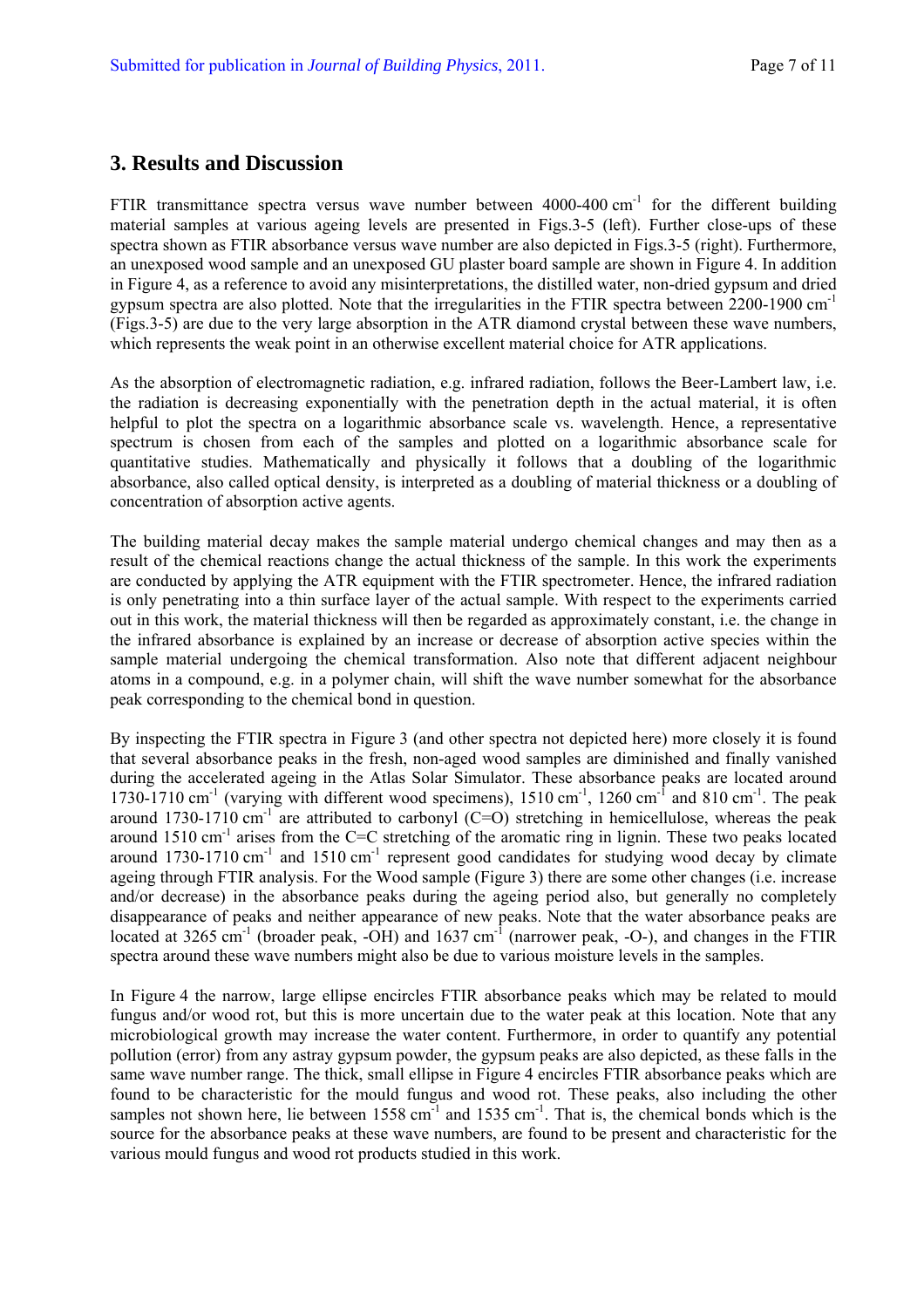An inspection of Figure 5 reveals that due to the ageing processes large absorbance peaks are growing up at wave numbers around  $1732 \text{ cm}^{-1}$  and  $1713 \text{ cm}^{-1}$  and also around  $1200 \text{ cm}^{-1}$ . The peaks around 1732 cm<sup>-1</sup> and 1710 cm<sup>-1</sup> are attributed to carbonyl (C=O) stretching, i.e. an oxidation of the polymer occurs during UV exposure in the QUV apparatus.

Experimentally, all these solid state building material samples had so hard and rough surfaces that it could be difficult to obtain a good contact with no air pockets between the sample and the ATR crystal, and especially to ensure that this contact in fact was the best one attainable. The Plastic sample had the smoothest surface, and was therefore the easiest sample in this respect. In addition, the Plastic sample was homogenous, i.e. you are assured to be measuring on the same material over the whole sample surface. For the Wood, Wood Rot, Wood Fungus and Plaster Fungus samples it could be rather difficult and time-consuming to differentiate the degradation products on the attacked samples from the substrate materials themselves and to be able to distinguish between various degradation products.

Hence, in this study it has been demonstrated that the ATR-FTIR spectroscopical technique may be applied in order to detect different levels of climate induced building material decay or ageing. Further studies and experimental investigations are needed in order to elaborate the suitability, the reliability, the limitations and the future potential possibilities of this method. Note that miscellaneous building material samples exhibit various levels of experimental difficulties in the ATR-FTIR analysis. In future applications of this experimental method as a detection tool capable of differentiating between various building material decay or ageing levels, there is a need to build up large reference databases containing FTIR spectra of the different species.



**Figure 3.** Transmittance vs. wave number between 4000-400 cm<sup>-1</sup> (left) and absorbance (logarithmic) vs. wave number between 1900-700 cm<sup>-1</sup> (right) for the Wood sample during accelerated ageing in an Atlas Solar Simulator.



**Figure 4.** Transmittance vs. wave number between 4000-400 cm<sup>-1</sup> (left) and absorbance (logarithmic) vs. wave number between 1800-1400 cm<sup>-1</sup> (right) for the Wood Rot, Wood Fungus and Plaster Fungus samples. In addition, the water spectrum is included as a reference. In the close-up spectra (right),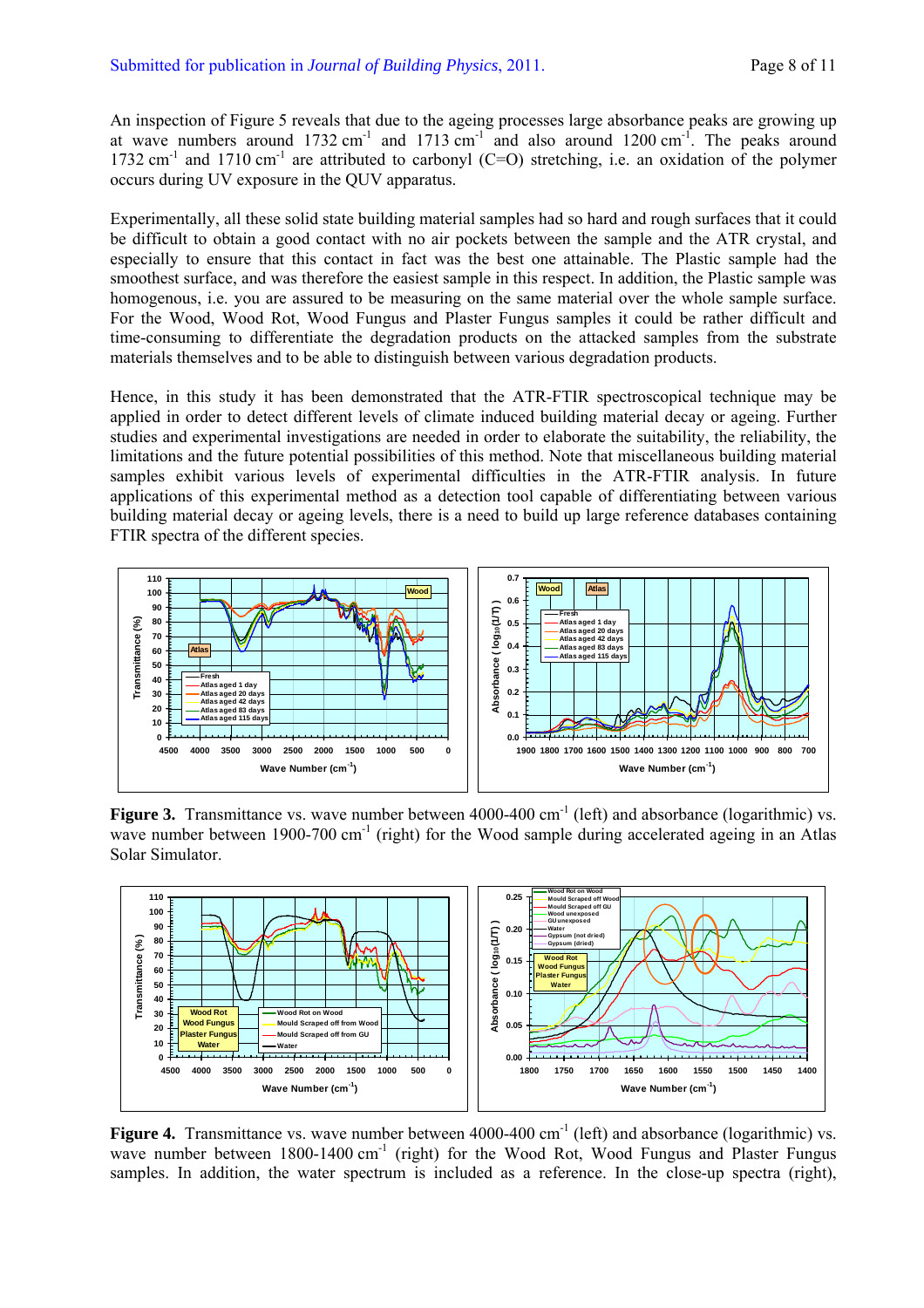unexposed wood, unexposed GU plaster board, water, non-dried gypsum and dried gypsum spectra are also plotted as a comparison. See discussion in text about the FTIR absorbance peaks within the narrow, large (left) and thick, small (right) ellipse encircling the absorbance peaks.



**Figure 5.** Transmittance vs. wave number between 4000-400 cm<sup>-1</sup> (left) and absorbance (logarithmic) vs. wave number between  $2000-1500 \text{ cm}^{-1}$  (right) for the Plastic sample during accelerated ageing in a QUV apparatus.

The outcome or long time benefits from such experiments could be early detection of initial ageing processes and further extrapolation of the ageing processes quantitatively and thereby estimation of the effective lifetime of a building material or product. That is, one may ultimately avoid long time outdoor natural and accelerated artificial ageing exposure experiments, saving both time and costs. In addition, a correlation between various material properties, e.g. tensile strength, and FTIR spectra may be sought and found. Thus, some material properties testing may be replaced with the less time-consuming and more cost-effective FTIR analysis. Successful utilization of accelerated artificial climate ageing and estimation of effective lifetime of materials, components and structures will be crucial in the development of robust and durable building products, including aspects like future climate changes towards harsher climates and the development of new and advanced building materials and solutions. Any calculation of a total and absolute acceleration factor and the possibilities of exact lifetime predictions are rather difficult to perform, exhibiting many complications at several levels. Hence, relative lifetime estimations and comparisons of building product samples are thus more feasible than absolute predictions of lifetimes.

## **4. Conclusions**

Miscellaneous building material samples exhibit various levels of experimental difficulties in an attenuated total reflectance (ATR) Fourier transform infrared (FTIR) radiation spectroscopical analysis. Nevertheless, this study has demonstrated that the ATR-FTIR technique may be applied in order to detect different levels of climate induced building material decay or ageing. The development of robust and durable building products depends on a successful utilization of accelerated climate ageing and estimation of effective lifetime of materials, components and structures, e.g. also with respect to future climate changes towards harsher climates and development of new and advanced building materials and solutions. However, further studies and experimental investigations are needed in order to elaborate the suitability, the reliability, the limitations and the future potential possibilities of this method.

## **Acknowledgements**

This work has been supported by the Research Council of Norway, AF Gruppen, Glava, Hunton Fiber as, Icopal, Isola, Jackon, maxit, Moelven ByggModul, Rambøll, Skanska, Statsbygg and Takprodusentenes forskningsgruppe through the SINTEF and NTNU research project "*Robust Envelope Construction Details for Buildings of the 21st Century*" (ROBUST).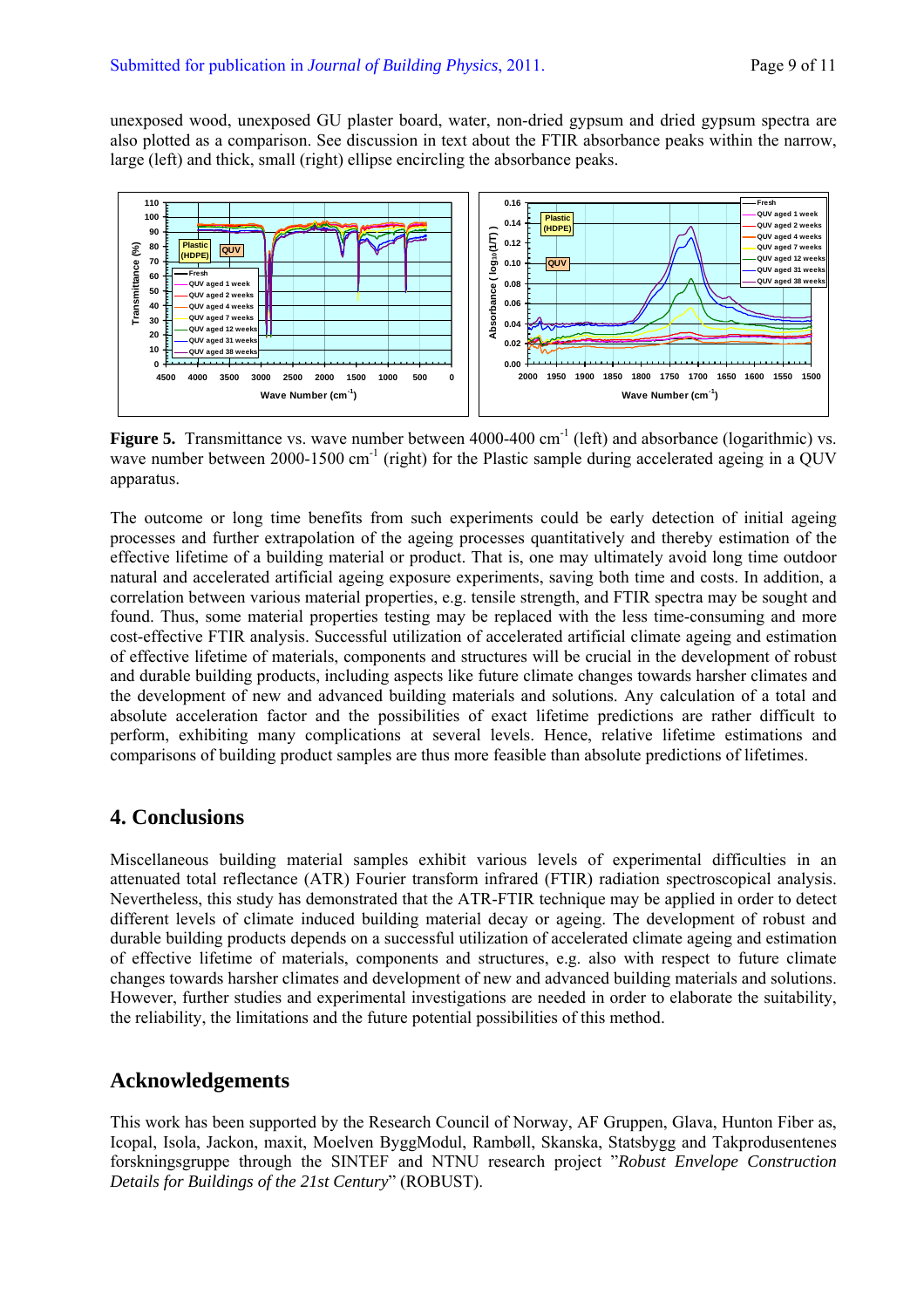### **References**

E. L. Anderson, Z. Pawlak, N. L. Owen and W. C. Feist, "Infrared studies of wood weathering. Part I: Softwoods", *Applied Spectroscopy*, **45**, 641-647 (1991).

E. L. Anderson, Z. Pawlak, N. L. Owen and W. C. Feist, "Infrared studies of wood weathering. Part II: Hardwoods", *Applied Spectroscopy*, **45**, 648-652 (1991).

X. Colom, F. Carrillo, F. Nogués and P. Garriga, "Structural analysis of photodegraded wood by means of FTIR spectroscopy", *Polymer Degradation and Stability*, **80**, 543-549 (2003).

S. Commereuc, D. Vaillant, J. L. Philippart, J. Lacoste, J. Lemaire and D. J. Carlsson, "Photo and thermal decomposition of iPP hydroperoxides", *Polymer Degradation and Stability*, **57**, 175-182 (1997).

S. G. Croll and A. D. Skaja, "Quantitative spectroscopy to determine the effects of photodegradation on a model polyester-urethane coating", *Journal of Coatings Technology*, **75**, 85-94 (2003).

G. Fischer, S. Braun, R. Thissen and W. Dott, "FT-IR spectroscopy as a tool for rapid identification and intra-species characterization of airborne filamentous fungi", *Journal of Microbiological Methods*, **64**, 63-77 (2006).

J. L. Gerlock, C. A. Smith, V. A. Cooper, T. G. Dusbiber and W. H. Weber, "One the use of Fourier transform infrared spectroscopy and ultraviolet spectroscopy to assess the weathering performance of isolated clearcoats from different chemical families", *Polymer Degradation and Stability*, **62**, 225-234 (1998).

M. Humar, B. Bučar and F. Pohleven, "Brown-rot decay of copper-impregnated wood", *International Biodeterioration & Biodegradation*, **58**, 9-14 (2006).

J. Irudayaraj, H. Yang and S. Sakhamuri, "Differentiation and detection of microorganisms using Fourier transform infrared photoacoustic spectroscopy", *Journal of Molecular Structure*, **606**, 181-188 (2002).

B. P. Jelle, T.-N. Nilsen, P. J. Hovde and A. Gustavsen, "Accelerated climate ageing of building materials and application of the attenuated total reflectance (ATR) Fourier transform infrared (FTIR) radiation experimental method", *Proceedings of the 8th Symposium on Building Physics in the Nordic Countries*, Volume 2, C. Rode (Ed.), pp. 951-958, Copenhagen, Denmark, 16-18 June, 2008, Danish Society of Engineers, Copenhagen, 2008.

B. P. Jelle and T.-N. Nilsen, "Comparison of accelerated climate ageing methods of polymer building materials by attenuated total reflectance Fourier transform infrared radiation spectroscopy", *Construction and Building Materials*, **25**, 2122-2132 (2011).

G. Kos, H. Lohninger and R. Krska, "Fourier transform mid-infrared spectroscopy with attenuated total reflection (FT-IR/ATR) as a tool for the detection of Fusarium fungi on maize", *Vibrational Spectroscopy*, **29**, 115-119 (2002).

B. Mohebby, "Attenuated total reflection infrared spectroscopy of white-rot decayed beech wood", *International Biodeterioration & Biodegradation*, **55**, 247-251 (2005).

M. Muasher and M. Sain, "The efficacy of photostabilizers on the color change of wood filled plastic composites", *Polymer Degradation and Stability*, **91**, 1156-1165 (2006).